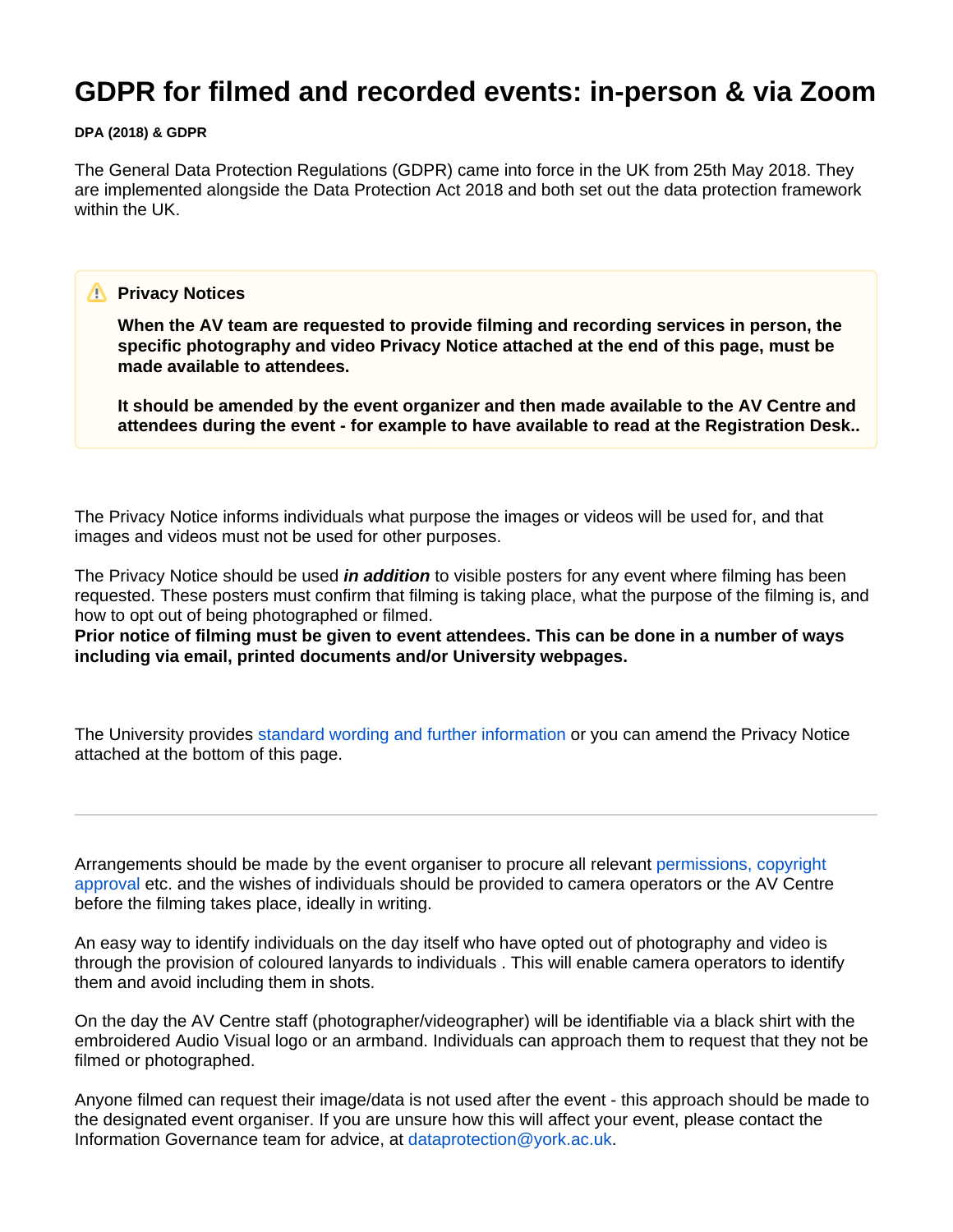# AV Centre process for securing data

## **Filmed in-person:**

- Filming takes place with privacy notice, visible signage and any copyright permissions evidenced
- Footage copied onto local edit computers (requires keycard access to room and AV Centre staff login on computer). Original copies of footage kept in edit room.
- Editing is specified by end client
- Completed footage only sent to end client
- All footage sent via Drop Off IT Services file transfer service. Files are encrypted when sent. **[Drop](https://dropoff.york.ac.uk/security) [Off security](https://dropoff.york.ac.uk/security)**
- After completion all files and edit projects archived onto secure **[IT Services filestores](https://www.york.ac.uk/it-services/security/files/)** and all original files on SSD's or SD cards deleted permanently by formatting drives and cards.
- Edit projects and all content deleted from IT Services filestores after 2 years unless there is a specific reason to keep it.

### **Recorded via Zoom (online web conferencing):**

- Individual participants to any zoom call must approve being recorded before they can join the Meeting or Webinar. If anyone requests not to be recorded, they will not be able to participate in or watch the online event but will be able to watch the recording at a later date.
- Recording of an attendee is impossible if their microphone and camera remains muted in a webinar scenario this will always be the case unless they specifically approve a request from the Host to unmute. The attendee in question will always have full control of their own microphone and camera.
- Recordings are copied onto edit computers. These are located either in locked locations on campus, not accessible to students or the public, or on computers at AV staff's home premises due to Covid working arrangements. Original copies of recordings remain on the Zoom servers.
- Only edited/completed footage is sent to the end client.
- All edited footage is sent via Drop Off. Files are encrypted when sent **[DropOff security](https://dropoff.york.ac.uk/security)** provides further information on this process.
- After completion all files and edit projects archived onto secure **[IT Services filestores](https://www.york.ac.uk/it-services/security/files/)** and all original files on SSD's or SD cards deleted permanently by formatting drives and cards.
- Edit projects and all content deleted from IT Services filestores after 2 years unless there is a specific reason to keep it.
- For reports sent internally to University of York staff notice is given of the need to be in compliance with the University's Data Security Policies
- All reports are sent via Drop Off IT Services file transfer service. Files are encrypted when sent. **[Dr](https://dropoff.york.ac.uk/security) [opOff security](https://dropoff.york.ac.uk/security)**
- For reports sent externally, notice is given that the data is of a confidential and personal nature and as such the receiving party must maintain adherence to GDPR requirements and data security principles. We may also delete any personal data before sending such reports.
- **[Zoom have a GDPR policy](https://zoom.us/gdpr)** and all recordings and reports are automatically deleted from their servers after 180 days.